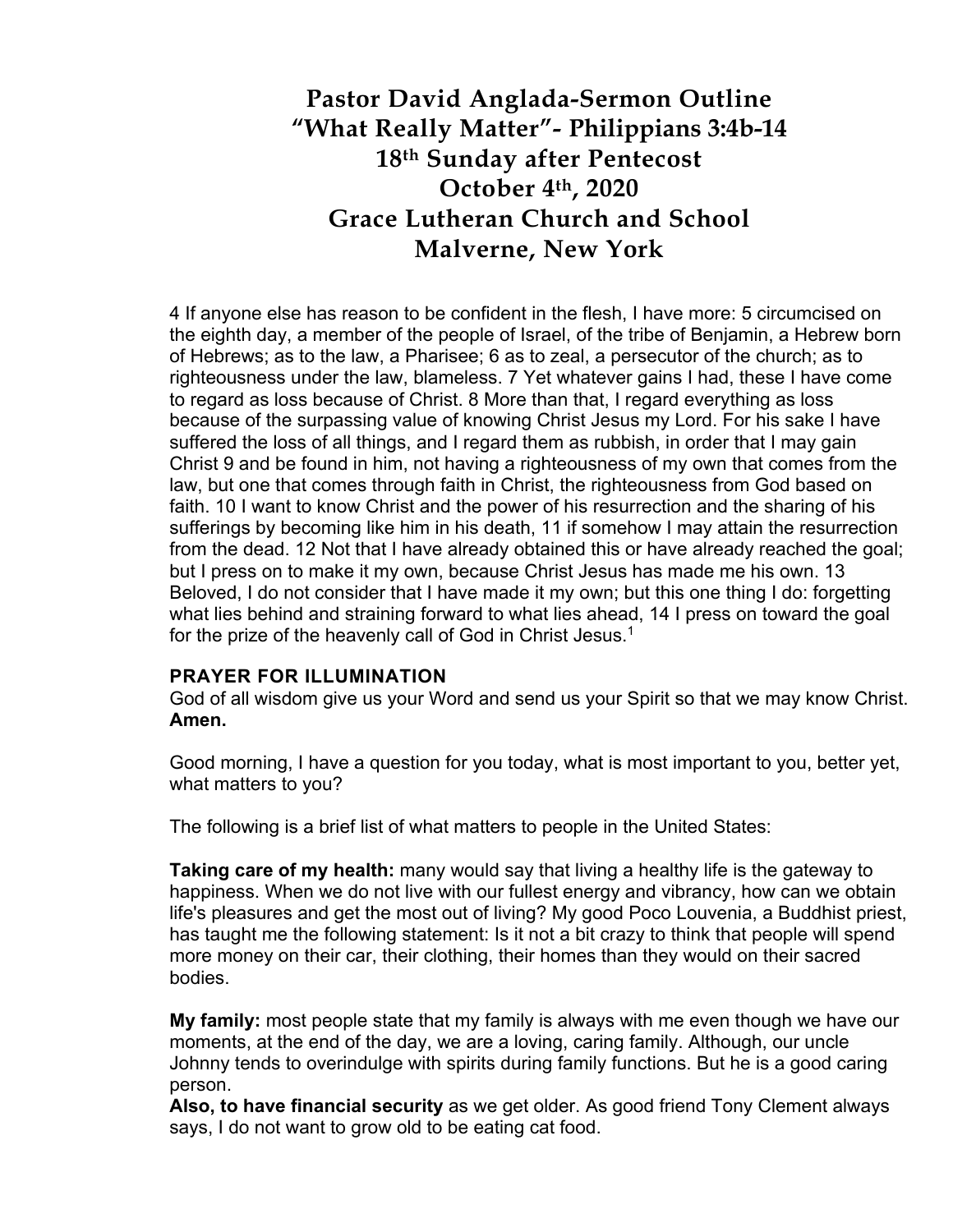In his New York Times bestseller in 2008 The Rev. Dr. John Izzo "The Five Secrets You Must Discover," also stated that "What Matters" to people in the United States was:

**Live with no regrets:** at times, do not pan out the way we had planned, John states move forward with a new dream in life, the past is the past. We can only learn from the past. He encourages people to take more positive risks in our lives with a new direction of what we want.

Most importantly, how can we live with forgiving ourselves for not taking the steps we did not take?

**Secondly,** John Izzo's research indicated that what matters in people's lives was to become love—making love a priority in their lives.

Love is life.

"And if you miss love, you miss life.

"If you want others to be happy, practice compassion."

"If you want to be happy, practice compassion."

**Thirdly**, live the moment, enjoy life; every day is a gift. Do not allow a day to go unappreciated.

**Fourthly,** give more than you take. Giving matters to most people. As the saying goes you cannot take your material possession once you are gone.

**Fifthly,** being true to myself and my calling in life: living a life that aligns with who you are, being true to yourself. Not living someone's else dreams, but your aspirations in life. The following is an example: my good friend Cornell Edmonds, before attending seminary, was a successful lawyer with a prestigious law firm in Manhattan. However, he was not happy; he became a lawyer because his parents planted a seed in his heart to be a lawyer from the day he was born. So, Cornell went to law school to pleased, his parents; however, Mr. Edmonds disliked being an attorney. Deep down in his heart, he felt a calling from God to be a Word and sacrament pastor. So, he left his six-figure salary and decided to attend Princeton Theological Seminary in New Jersey, and today he is serving a Presbyterian congregation. I spoke with Pastor Cornell several months ago, and he stated, "I am so blessed to be serving the people of God."

In our second reading today, from Philippians chapter 3, the Apostle Paul writes a letter to his spiritual children between 57 to 58 C.E. St. Paul was the founder of this assembly. The congregation was led by women-thus ending the rumor that St. Paul did not like or work with women ( Acts 16:-40).

When St. Paul writes his letter from Rome to the Philippians, he most likely was under house arrest. He was a prisoner awaiting adjudication or verdict before Caesar.

The reason why he writes to the saints of God in Macedonia stems from various factors. The first being to thank them for their continuous support of him. Secondly, to reject the counsel of what he killed killers of the flesh, they taught a false doctrine that if Gentiles wanted to be faithful followers of the messiah, they needed to be circumcised. Paul calls them dogs. Paul was articulating that a Christian men's, circumcision surgery was without purpose.2 Thirdly, that Christians are not required to observe Jewish law. Fourthly, to remind them to be careful of false teachers, Paul calls them "enemies of the cross."3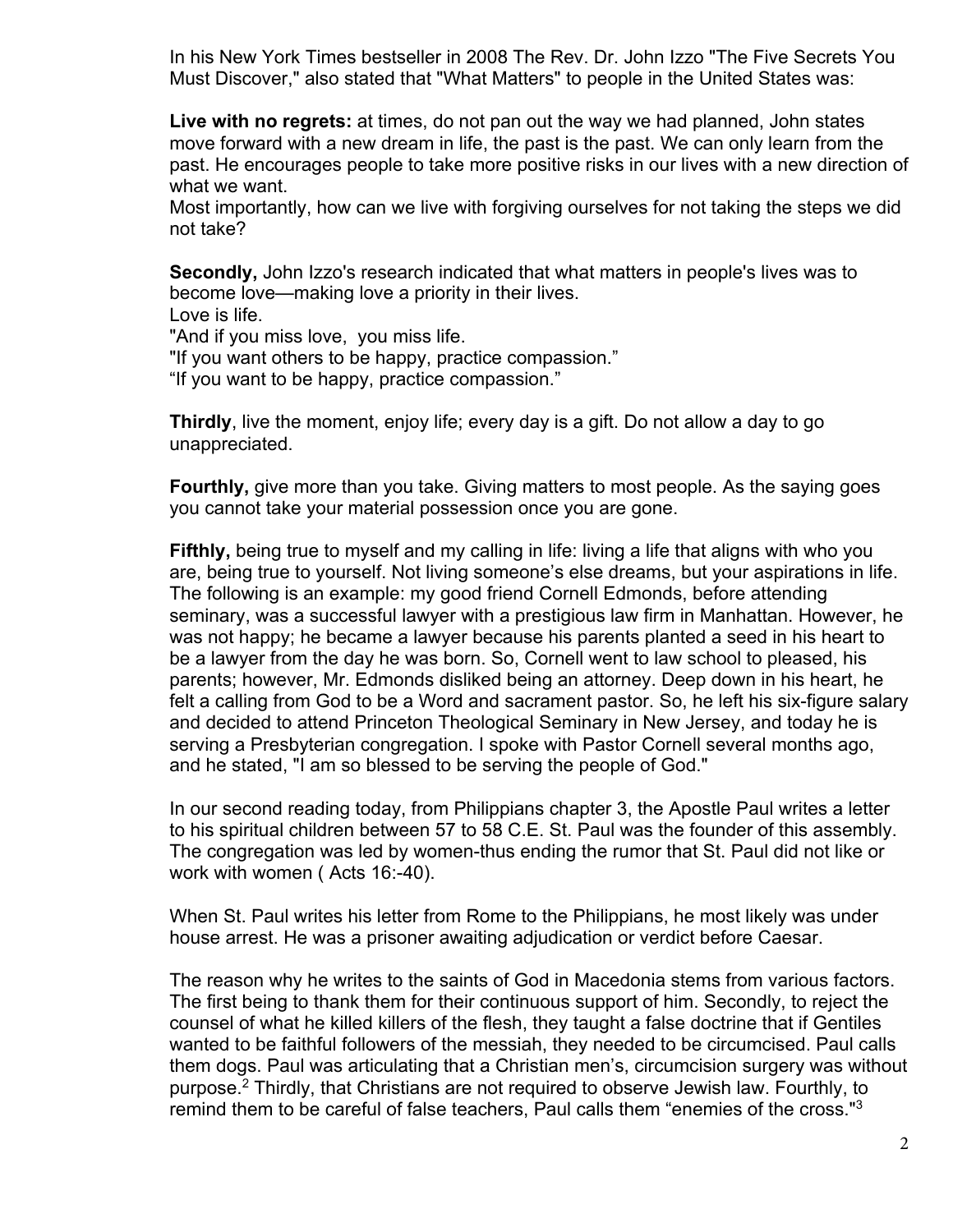By the way, many New Testament teachers inform us "that this letter to the Philippians is his most joyful and uplifting letter that St. Paul penned."<sup>4</sup>

The Apostle Paul also writes to communicate to the gathered assembly in Philippi **what truly matters in his life.**

Paul shares with the Philippians what he considers to be paramount in his life.

He informs them what is essential for him. He reveals to them his past and what matters in his life in the present and the future.

The Apostle Paul shares his taught by stating that "If an individual thinks that he or she has confidence in the flesh, I yet more," When Paul speaks of confidence in the flesh, he referred to salvation that a person can try to obtain under Jewish laws and traditions.<sup>5</sup>

*Please note, Paul is not arguing a message against the Jewish nation.* Paul is challenging the notion that anyone who thinks they can show off that they are righteous before God or made right before God because of their Jewish religion they are mistaken. If there is an individual that can brag about their religious practices and roots, he surely can claim to be number one for self-righteousness. In other words, if a person wants to claim preeminence, it is he.

The Apostle Paul outlines his argument by sharing his past from birth to the present.

"I was circumcised eight days after I was born." My parents followed the law given to Abraham as a sign of God's covenant with a nation (Genesis 17: 10-14).

"I am of the stock of Israel," in other words, I am Jewish by birth. Many would argue that the Apostle Paull was born as an insider within the Jewish circle.

"I am of the tribe of Benjamin," the tribe of Benjamin was significant in transferring the kingship to King David in the Hebrew Scriptures. Paul takes pride in tracing his roots to the tribe of Benjamin. An example of this would be my grandfather would say, my family came from the Yoruba people, an African ethnic group that inhabits western Africa.

"Concerning the law, a Pharisee." I adhered to Jewish law to the letter; I am an expert in interpreting Jewish law. Moreover, I was taught Jewish law by a rabbi Gamaliel, a leading Pharisee who was the consultant to the Jewish Sanhedrin–Jewish court made up of Rabbi's).

"Concerning zeal, persecuting the assembly." I was involved in the persecution of Christfollowers, who formed the "ekklesia," the church. I also was involved in executing the Christian martyr Stephen. I was an active persecutor of Christians. My hands are stained with the martyr's blood.

"Concerning the righteousness, which is in the law, found blameless." Paul is referring to his understanding before meeting Christ on the road to Damascus. After his encounter with Christ, he realized that his faithfulness to the law had been incomplete. I was chief among sinners while thinking I was not because I keep my traditional Jewish law.